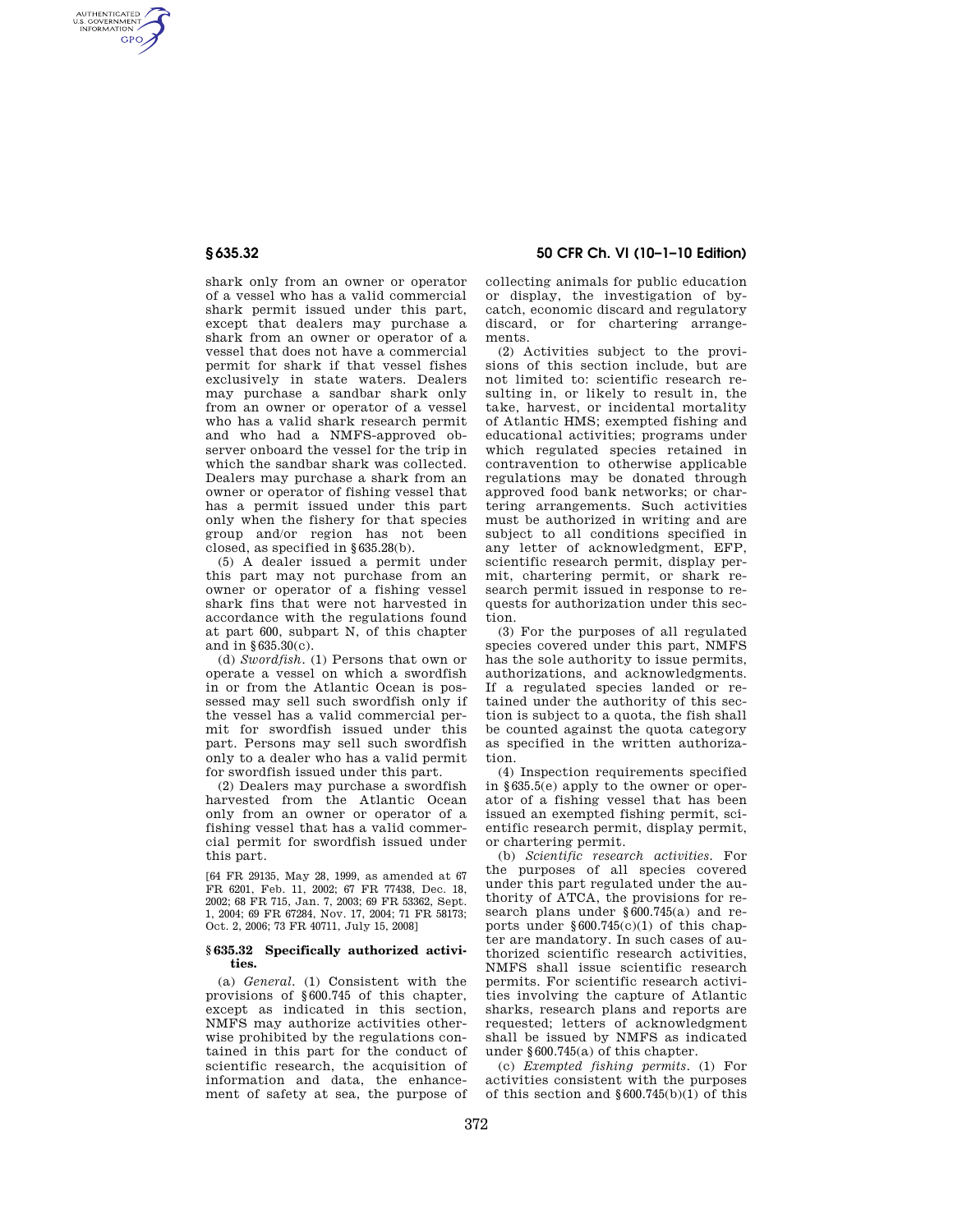## **Fishery Conservation and Management § 635.32**

chapter, other than scientific research conducted from a scientific research vessel, NMFS may issue exempted fishing permits.

(2) [Reserved]

(d) *Display permits.* (1) For activities consistent with the purposes of this section and  $\frac{600.745(b)}{1}$  of this chapter, NMFS may issue display permits.

(2) Notwithstanding the provisions of §600.745 of this chapter and other provisions of this part, a valid display permit is required to fish for, take, retain, or possess an HMS in or from the Atlantic EEZ for the purposes of public display. A valid display permit must be on board the harvesting vessel, must be available when the fish is landed, must be available when the fish is transported to the display facility, and must be presented for inspection upon request of an authorized officer. A display permit is valid for the specific time, area, gear, and species specified on it. Species landed under a display permit shall be counted against the appropriate quota specified in §635.27 or as otherwise provided in the display permit.

(3) To be eligible for a display permit, a person must provide all information concerning his or her identification. numbers by species of HMS to be collected, when and where they will be collected, vessel(s) and gear to be used, description of the facility where they will be displayed, and any other information that may be necessary for the issuance or administration of the permit, as requested by NMFS.

(4) Collectors of HMS for public display must notify the local NMFS Office for Law Enforcement at least 24 hours, excluding weekends and holidays, prior to departing on a collection trip, regardless of whether the fishing activity will occur in or outside the EEZ, as to collection plans and location and the number of animals to be collected. In the event that a NMFS agent is not available, a message may be left.

(5) All live HMS collected for public display are required to have either a conventional dart tag or a microchip Passive Integrated Transponder (PIT) tag applied by the collector at the time of the collection. Both types of tags will be supplied by NMFS. Conventional dart tags will be issued unless

PIT tags are specifically requested in the permit application and their use approved by NMFS. Terms and conditions of the permit will address requirements associated with the use of the tags supplied on a case-by-case basis.

(e) *Chartering permits.* (1) For activities consistent with the purposes of this section,  $§ 635.5(a)$ , and  $§ 600.745(b)(1)$ of this chapter, NMFS may issue chartering permits for record keeping and reporting purposes. An application for a chartering permit must include all information required under  $§600.745(b)(2)$  of this chapter and, in addition, written notification of: the species of fish covered by the chartering arrangement and quota allocated to the Contracting Party of which the chartering foreign entity is a member; duration of the arrangement; measures adopted by the chartering Contracting Party of which the foreign entity is a member to implement ICCAT chartering provisions; copies of fishing licenses, permits, and/or other authorizations issued by the chartering Contracting Party of which the foreign entity is a member for the vessel to fish under the arrangement; a copy of the High Seas Fishing Compliance Act Permit pursuant to 50 CFR 300.10; documentation regarding interactions with protected resources; and documentation regarding the legal establishment of the chartering company. To be considered complete, an application for a chartering permit for a vessel must include all information specified in  $§600.745(b)(2)$  of this chapter and in §635.32(e) and (f).

(2) Notwithstanding the provisions of §600.745 of this chapter and other provisions of this part, a valid chartering permit is required to fish for, take, retain, or possess ICCAT- regulated species under chartering arrangements as specified in  $§635.5(a)(6)$ . A valid chartering permit must be on board the harvesting vessel, must be available when ICCAT-regulated species are landed, and must be presented for inspection upon request of an authorized officer. A chartering permit is valid for the duration of the chartering arrangement or until the expiration date specified on the permit, whichever comes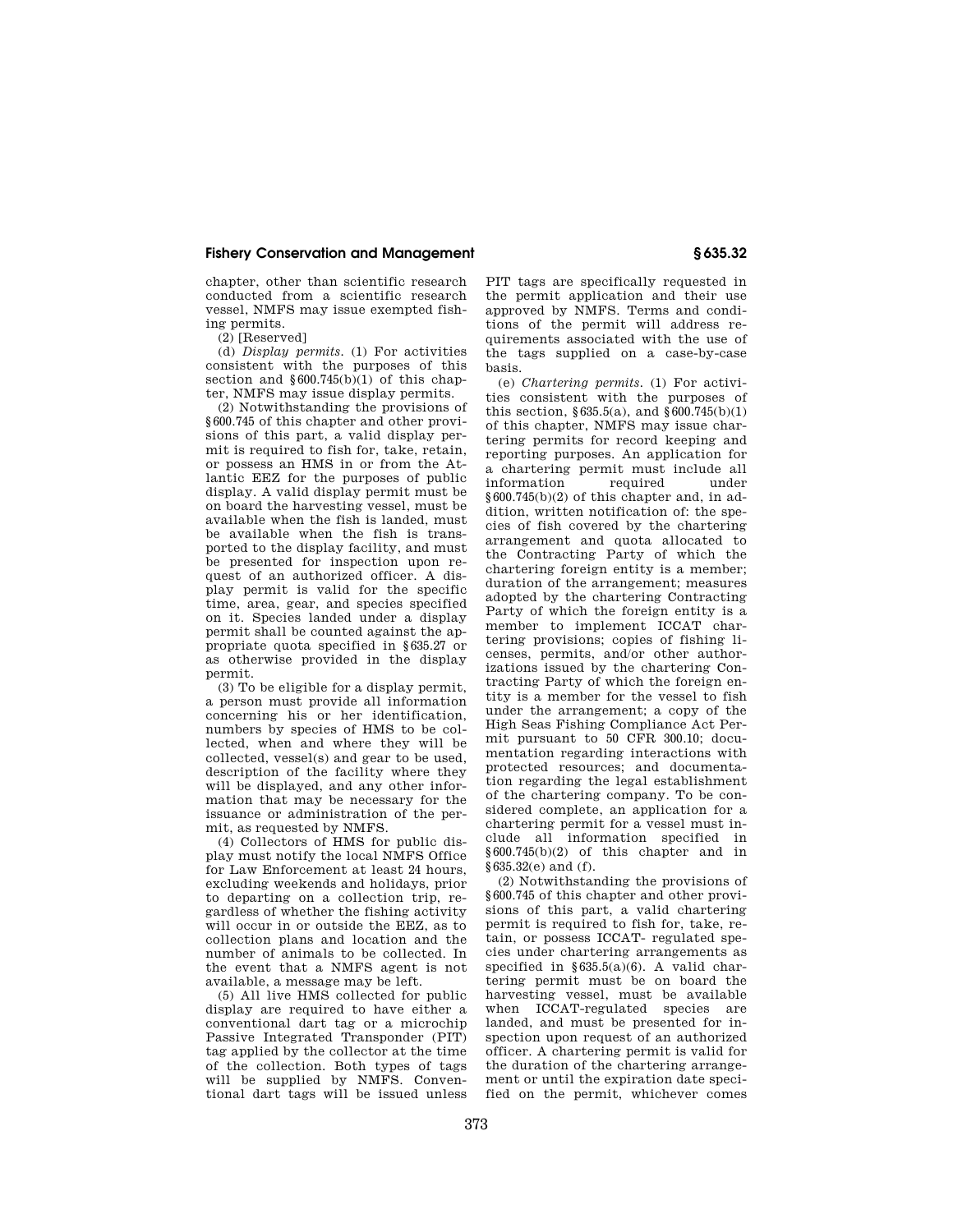first. Vessels issued a chartering permit shall not be authorized to fish under applicable Atlantic Highly Migratory Species quotas or entitlements of the United States until the chartering permit expires or is terminated.

(3) Charter permit holders must submit logbooks and comply with reporting requirements as specified in §635.5. NMFS will provide specific conditions and requirements in the chartering permit, so as to ensure consistency, to the extent possible, with laws of foreign countries, the 2006 Consolidated HMS FMP and its amendments, as well as ICCAT recommendations.

(4) Observers may be placed on board vessels issued chartering permits as specified under §635.7.

(5) NMFS will issue a chartering permit only if it determines that the chartering arrangement is in conformance with ICCAT's conservation and management programs.

(6) A vessel shall be authorized to fish under only one chartering arrangement at a time.

(7) All chartering permits are subject to sanctions and denials as indicated under §635.4(a)(6).

(f) *Shark research permits.* (1) For activities consistent with the purposes of this section and  $§600.745(b)(1)$  of this chapter, NMFS may issue shark research permits.

(2) Notwithstanding the provisions of §600.745 of this chapter and other provisions of this part, a valid shark research permit is required to fish for, take, retain, or possess Atlantic sharks, including sandbar sharks, in excess of the retention limits described in §635.24(a). A valid shark research permit must be on board the harvesting vessel, must be available for inspection when the shark is landed, and must be presented for inspection upon request of an authorized officer. A shark research permit is only valid for the vessel and owner(s) combination specified and cannot be transferred to another vessel or owner(s). A shark research permit is only valid for the retention limits, time, area, gear specified, and other terms and conditions as listed on the permit and only when a NMFS-approved observer is onboard. Species landed under a shark research permit shall be counted against the ap-

**§ 635.32 50 CFR Ch. VI (10–1–10 Edition)** 

propriate quota specified in §635.27 or as otherwise provided in the shark research permit.

(3) Regardless of the number of applicants, NMFS will issue only a limited number of shark research permits depending on available quotas as described in §635.27, research needs for stock assessments and other scientific purposes, and the number of sharks expected to be harvested by vessels issued LAPs for sharks.

(4) In addition to the workshops required under §635.8, persons issued a shark research permit, and/or operators of vessels specified on the shark research permit, may be required to attend other workshops (e.g., shark identification workshops, captain's meeting, etc.) as deemed necessary by NMFS to ensure the collection of high quality data.

(5) Issuance of a shark research permit does not guarantee the permit holder that a NMFS-approved observer will be deployed on any particular trip. Rather, permit issuance indicates that a vessel is eligible for a NMFS-approved observer to be deployed on the vessel for a particular trip and that, on such observed trips, the vessel may be allowed to harvest Atlantic sharks, including sandbar sharks, in excess of the retention limits described in §635.24(a).

(6) The shark research permit may be revoked, limited, or modified at any time, does not confer any right to engage in activities beyond those authorized by the permit, and does not confer any right of compensation to the holder.

(g) *Applications and renewals.* (1) Application procedures shall be as indicated under §600.745(b)(2) of this chapter, except that NMFS may consolidate requests for the purpose of obtaining public comment. In such cases, NMFS may file with the Office of the Federal Register, on an annual or more frequent basis as necessary, notification of previously authorized exempted fishing, scientific research, public display, chartering, and shark research activities and to solicit public comment on anticipated EFP, scientific research permit, letter of acknowledgment, public display, chartering, or shark research permit activities. Applications for EFPs, scientific research permits,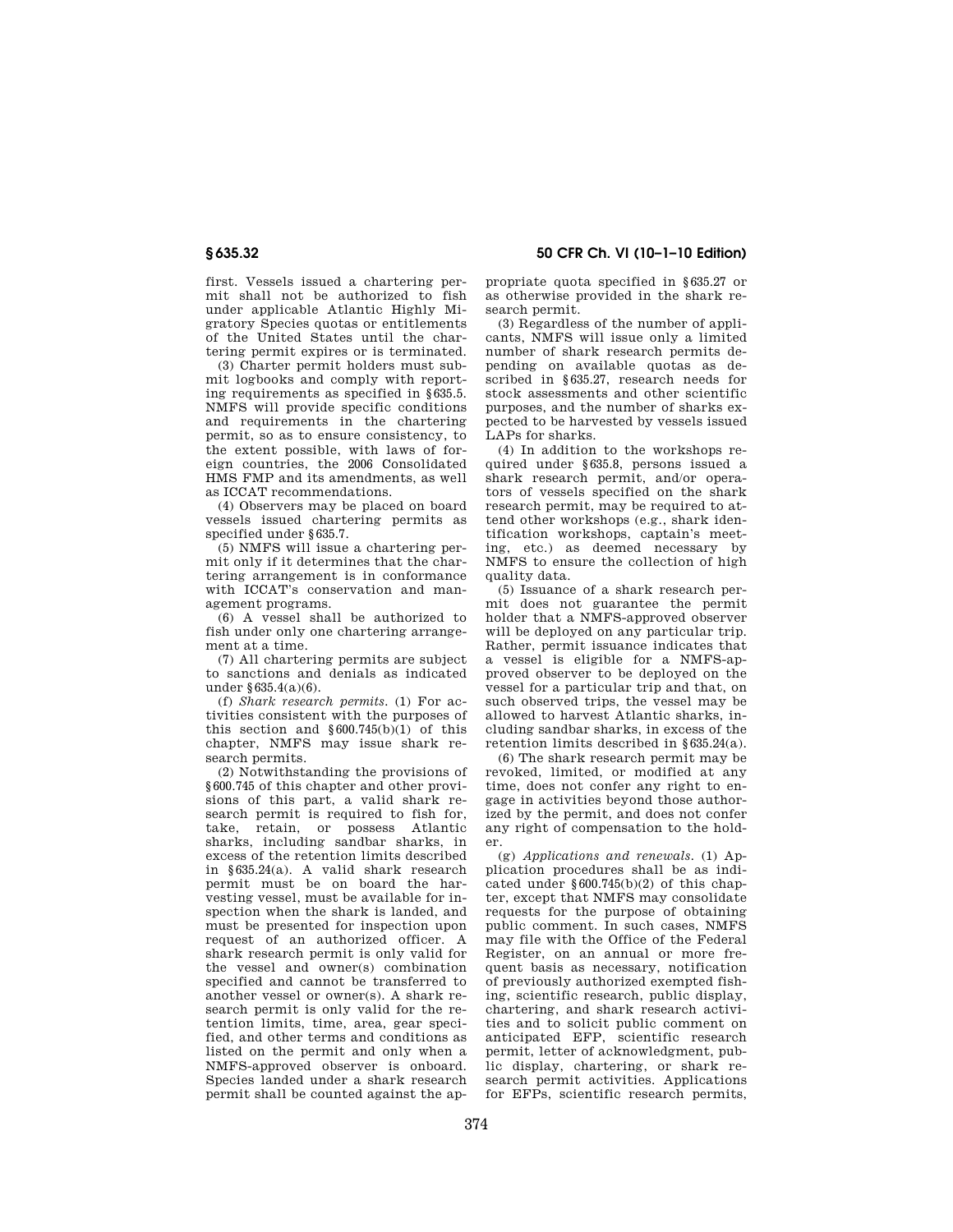# **Fishery Conservation and Management § 635.32**

public display permits, chartering permits, or shark research permits are required to include all reports specified in the applicant's previous permit including, if applicable, the year-end report, all delinquent reports for permits issued in prior years, and all other specified information. In situations of delinquent reports, applications will be deemed incomplete and a permit will not be issued under this section.

(2) For the shark research permit, NMFS will publish annually, in a FED-ERAL REGISTER notice(s), a description for the following fishing year of the expected research objectives. This description may include information such as the number of vessels needed, regions and seasons for which vessels are needed, the specific criteria for selection, and the application deadline. Complete applications, including all information requested in the applicable FEDERAL REGISTER notice(s) and on the application form and any previous reports required pursuant to this section and §635.5, must be received by NMFS by the application deadline in order for the vessel to be considered. Requested information could include, but is not limited to, applicant name and address, permit information, vessel information, availability of the vessel, past involvement in the shark fishery, and compliance with HMS regulations including observer regulations. NMFS will only review complete applications received by the published deadline to determine eligibility for participation in the shark research fishery. Qualified vessels will be chosen based on the information provided on the applications and their ability to meet the selection criteria as published in the FEDERAL REGISTER notice. A commercial shark permit holder whose vessel was selected to carry an observer in the previous two years for any HMS fishery but failed to comply with the observer regulations specified in §635.7 will not be considered. A commercial shark permit holder that has been charged criminally or civilly (i.e., issued a Notice of Violation and Assessment (NOVA) or Notice of Permit Sanction) for any HMS related violation will not be considered for participation in the shark research fishery. Qualified vessels will be randomly selected to participate in the shark research fishery based on their availability and the temporal and spatial needs of the research objectives. If a vessel issued a shark research permit cannot conduct the shark research tasks, for whatever reason, that permit will be revoked and, depending on the status of the research and the fishing year, NMFS will randomly select another qualified vessel to be issued a shark research permit.

(h) *Terms and conditions.* (1) For EFPs, scientific research permits, and public display permits: Written reports on fishing activities, and disposition of all fish captured under a permit issued under this section must be submitted to NMFS within 5 days of return to port. NMFS will provide specific conditions and requirements as needed, consistent with the Consolidated HMS Fishery Management Plan, in the permit. If an individual issued a Federal permit under this section captures no HMS in any given month, either in or outside the EEZ, a ''no-catch'' report must be submitted to NMFS within 5 days of the last day of that month.

(2) For chartering permits, written reports of fishing activities must be submitted to NMFS by a date specified, and to an address designated, in the terms and conditions of each chartering permit.

(3) An annual written summary report of all fishing activities, and disposition of all fish captured, under the permit must be submitted to NMFS for all EFPs, scientific research permits, display permits, and chartering permits issued under this section within 30 days after the expiration date of the permit.

(4) For shark research permits, all owners and/or operators must comply with the recordkeeping and reporting requirements specified in §635.5 per the requirement of holding a LAP for sharks.

(5) As stated in  $§635.4(a)(6)$ , failure to comply with the recordkeeping and reporting requirements of this section could result in the EFP, scientific research permit, display permit, chartering permit, or shark research permit being revoked, suspended, or modified,